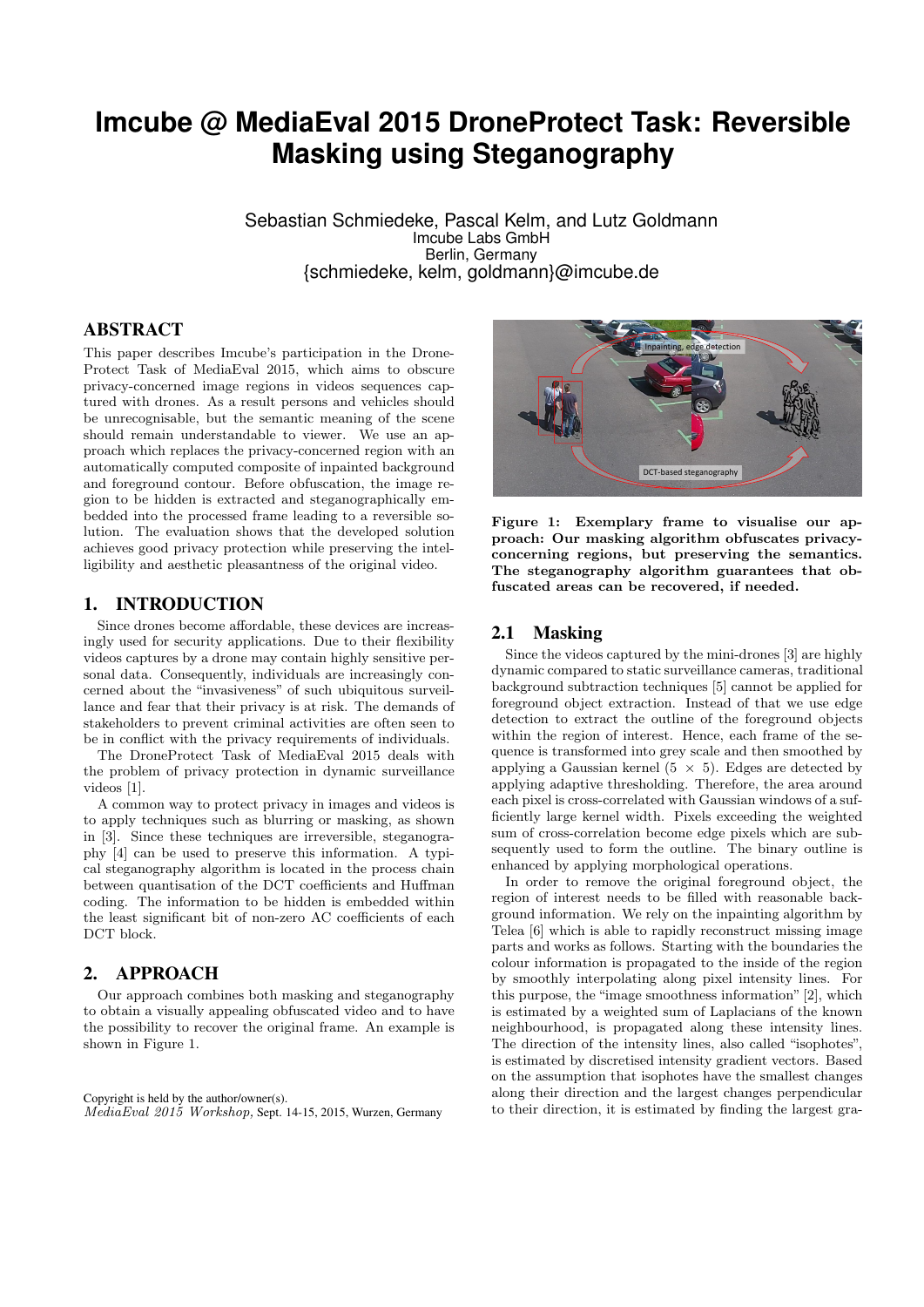| Subject group        | Privacy | Intelligibility | Pleasantness Deviation |      |
|----------------------|---------|-----------------|------------------------|------|
| Category 1 (experts) | 0.46    | $0.65\,$        | 0.70                   | 0.12 |
| Category 2 (novices) | 0.53    | 0.57            | 0.63                   | 0.06 |
| Overall              | 0.50    | 0.61            | 0.67                   | 0.09 |

Table 1: Subjective evaluation metrics assigned by different subject groups.

dient which is orthogonal to the isophote belonging to that pixel. To improve the temporal stability of the inpainting result, the inpainted areas are temporally filtered, e.g. for each pixel the median value with its temporally neighbours is computed.

The obfuscated region of interest is obtained by blending the extracted foreground contour with the reconstructed background texture. Depending on the application the contour may be emphasized with different colours.

## 2.2 Steganography

Since the masking algorithm itself is irreversible, the original image data contained within the region of interested must be embedded into the obfuscated image. Therefore, we make use of a steganography library, which is based on the F5-algorithm [7]. This algorithm embeds binary information into the DCT coefficients of a JPEG image. The least significant bits of non-zero AC coefficients are replaced by the bits to be embedded in such a way that the statistical distribution of coefficients remains unchanged. Since only non-zero coefficients can carry steganographic values and these coefficients occur less frequent than zero-valued coefficients, only a limited amount of data can be embedded. Depending on the amount and size of regions of interests that shall be hidden, the capacity is often insufficient. Therefore, each region is treated as rectangular region which is JPEG compressed with an adjustable compression parameter. All compressed regions together with their bounding boxes are then concatenated, encrypted and embedded in the obfuscated JPEG encoded image. Since the embedded information maybe destroyed if the image sequence is transcoded, the individual frames are simply combined into a Motion JPEG video.

# 3. EXPERIMENTS & RESULTS

The video sequences of the DroneProtect dataset [3] are obscured by replacing foreground objects with their outlines. We are sure that individuals can be identified not only by their face but also their clothes or accessories. So, the colour of objects with each regions are replaced by an estimated background. Since the regions of interests are provided with the dataset, we apply our masking algorithm only on the provided areas.

The evaluation of the obscured videos took place using subjective procedures. Two groups of subjects with different experience in surveillance applications were asked to survey the videos and respond to questions concerning the content. Based on the answers to these questions three different metrics (privacy, pleasantness, intelligibility) and the deviation between were computed. The average scores of the different subject groups (experts, novices, overall) for all 38 videos are summarized in Table 1. In the following we will analyse the results for the different metrics and different subject groups.

The privacy metric measures how well the identity of the

persons and vehicles was protected through the obfuscation or in other words how difficult the obfuscation made the identification of a person or vehicle by hiding relevant visual information. The proposed method achieves a medium overall score (0.50) which suggests that even though only the contour of the object of interest is preserved in some cases it can still be identified. A deeper analysis of these cases is needed to identify potential improvements.

Intelligibility stands for the ability of classifying objects and actions within a video sequence and evaluates how well the activities within a scene are preserved even if the object of interest is obfuscated to prevent its identification. The proposed method achieves a good overall score (0.61) which shows that contour information alone is enough to understand most of the semantics of a scene from a surveillance perspective. A deeper analysis of the individual videos is needed to understand what additional information is needed to improve the intelligibility further.

Pleasantness evaluates the influence of the obfuscation method on the visual quality of the video or by how much the quality of the video is degraded by distortions and artefacts within the region of interest. The subjective score is based on the level of user acceptance. Here, the proposed methods achieves a good overall score (0.67), since the black foreground contours composed over an inpainted background blend well with the original content outside the region of interest. This score may be further improved by using a more sophisticated inpainting algorithm which reconstructs a more plausible background texture.

Since the three metrics mentioned above evaluate quite contrary requirements, the deviation evaluates difference between these metrics by computing the standard deviation. As it can be expected from the similar scores for the different metrics, the proposed approach has a very good deviation score (0.09). This shows that it strikes a good balance between the different criteria (privacy, intelligibility and pleasantness).

Comparing the results between the different subject groups shows that the scores of the novices are more equal across the different metrics, while the experts evaluate the intelligibility and pleasantness higher and the privacy lower. This follows the intuition that experts will be able to recognize actions and identities better than novices. The higher pleasantness score suggests that experts value the content of a video higher than its quality.

#### 4. CONCLUSION

A reversible approach for protecting the privacy based on masking and steganographic embedding of the region of interest has been proposed and evaluation on the DroneProtect dataset. The results shows that the approach strikes a good balance between privacy, intelligibility and pleasantness. For developing potential improvements a more detailed analysis of the scores for the individual videos is needed.